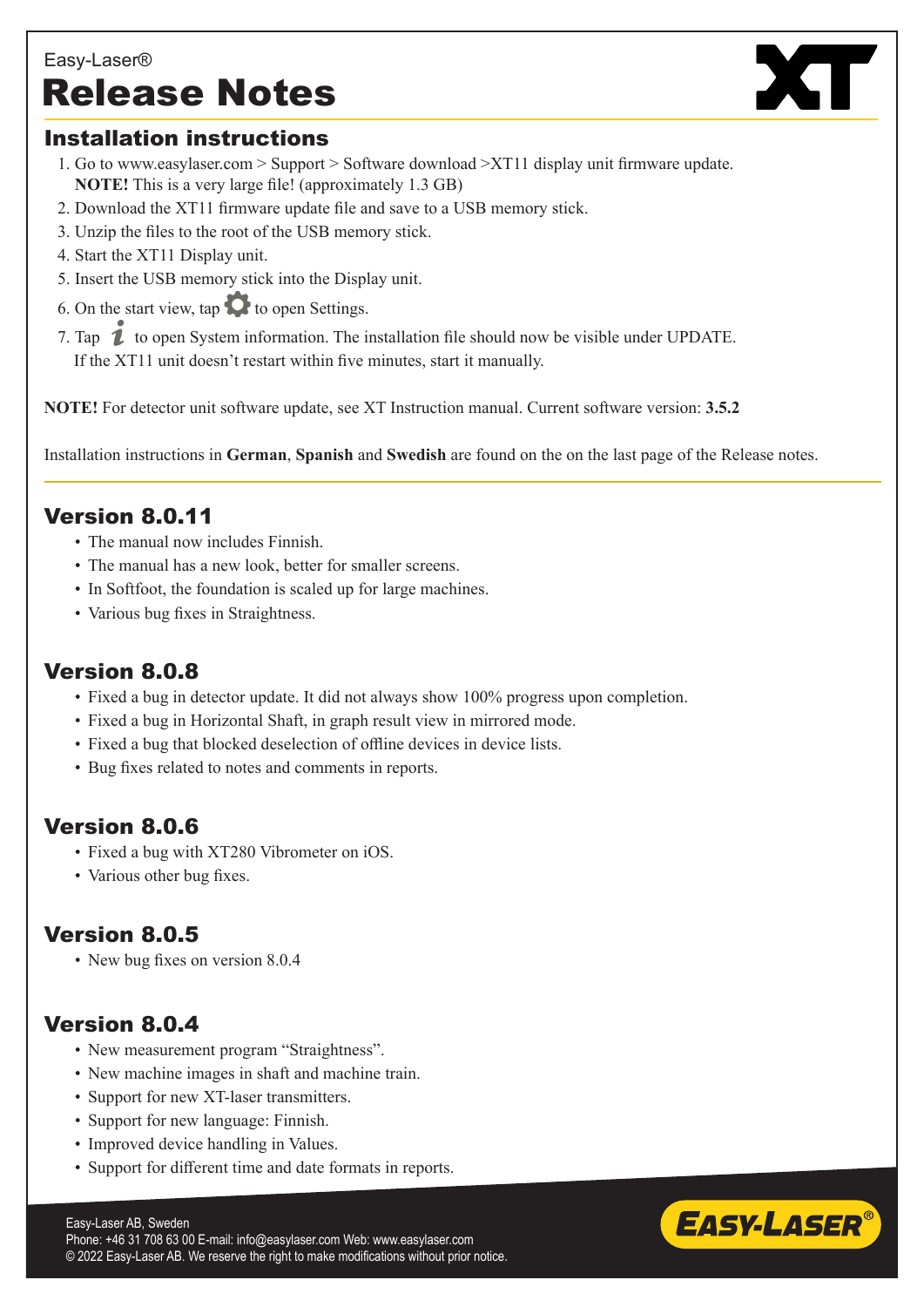- Support for Android 10 and 11.
- Support for IOS 15.
- Various bug fixes.

#### Version 7.1.6

Driver update to support a new version of the 13M pixel camera. Includes XT app version 7.1.5.

### Version 7.1.5

Version 7.1.5 includes bug fixes on the 7.1.4 release. The following bugs were corrected in version 7.1.5:

#### **Values**

- The target crosshair was not centered correctly after resetting a zero.
- Sometimes the target crosshair became slightly offseted after zero.

#### **Vibrometer**

• Problem with connecting XT280 vibrometer in IOS.

#### **All programs**

• Selected unit system information (mm/mils) was missing in the program header.

### Version 7.1.4

#### **Shaft Alignment**

- New Uncoupled sweep measurement method available for XT550, XT660 and XT770 systems.
- Improvements in shaft alignment tolerance handling: the system will now preselect the last used tolerance table (ANSI/ASA S2.75-2017 or Easy-Laser).
- Improvements in background live handling (in Narrow live, Wide live, and 9-12-3 modes).
- Cardan program now available for XT550 and XT660 systems.
- Adjustment guide now available for XT550 system.

#### **Values program**

- Values program now supports new XT290 digital precision level.
- Display and record up to four units at the same time

#### **Other**

- Extra digit when entering distances in imperial units.
- Bug fixes and improvements.

### Version 7.0.4

- "Zero inclinometer" function in Horizontal and Machine Train programs.
- Adjustment guide in Horizontal and Machine Train program (only for XT770).
- New graph view in Horizontal program.
- Bugfixes and improvements.

### Version 6.1.2

- Improvements made in wireless communication and connection.
- It is now possible to update the measurement units and detectors via the XT App.
- Fixed a problem in the horizontal result in the program Easytrend.

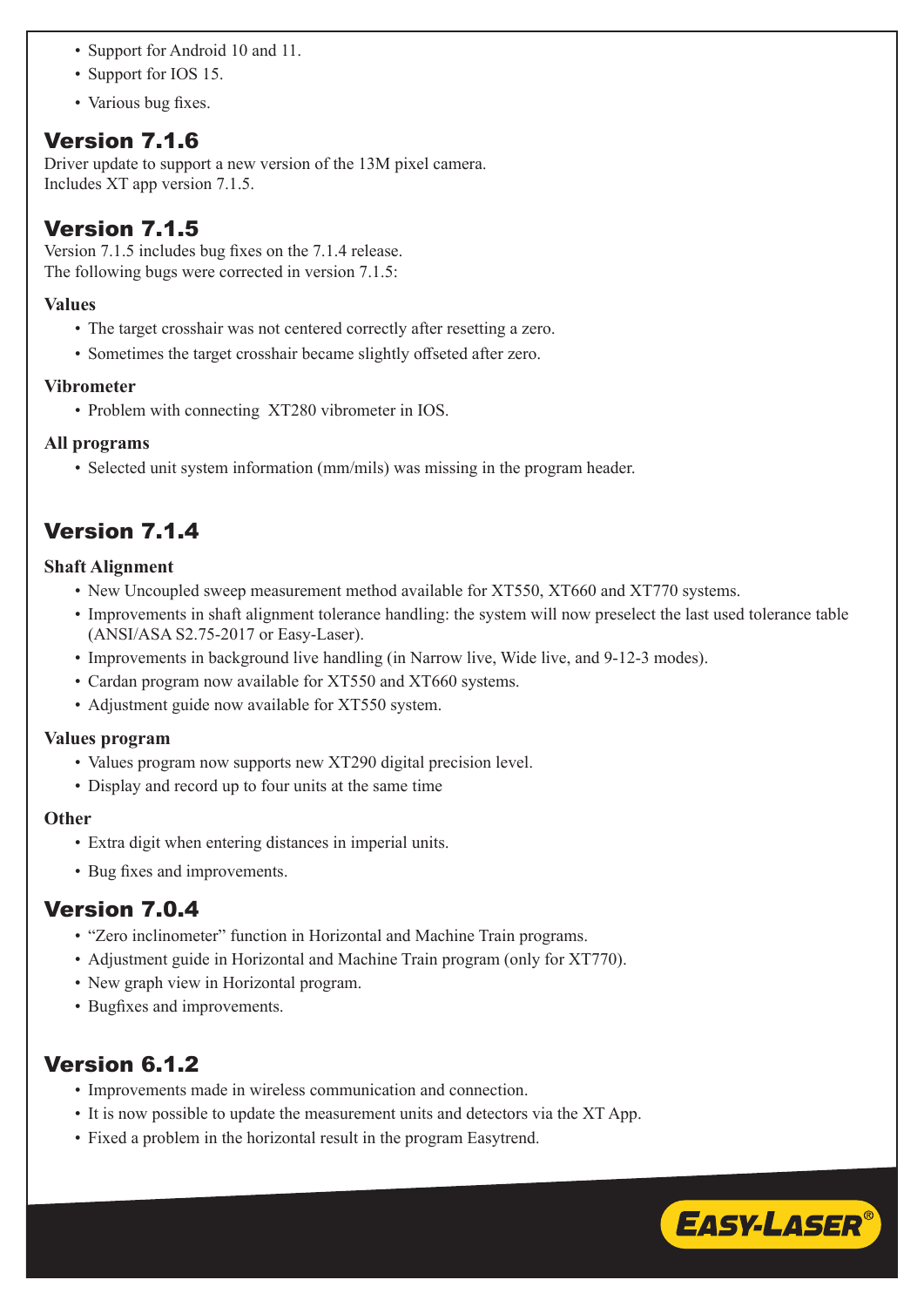### Version 6.0.3

- Fixed an appearance problem in the Horizontal Advanced report. The values were correct, but displayed in a wrong format.
- Fixed a problem in Basic Flatness. The input fields were occasionally wrong.

### Version 6.0.2

- Cardan measurement program
- Basic flatness measurement program
- New machine types in Horizontal, Cardan, and Machine train programs: fan, generator and wind gearbox
- QR and barcode reader
- Support for thermal growth on feet
- Support for measurement templates
- Support for file import
- Support for signing of PDF files
- Support for multiple images in reports
- Sorting filter in file manager
- Wireless communication and connection improvements
- Other minor improvements and some bugfixes

#### Version 5.1.1

- Increased sample rate in sweep measurement when using XT70 measuring units.
- Bugfixes and improvements.

Known issues with version 5.1.1

• Does not work on Huawei P20 pro.





Flatness program

### Version 5.0.3

Fixed a problem with unsecured wifi connections causing the XT11 unit to reboot.

### Version 5.0.2

- Machine train measurement program
- Twist measurement program
- EasyTrend measurement program
- Support for Polish language







Version 5.0.2 Machine train program. Version 5.0.2 Twist program. Version 5.0.2 EasyTrend program.

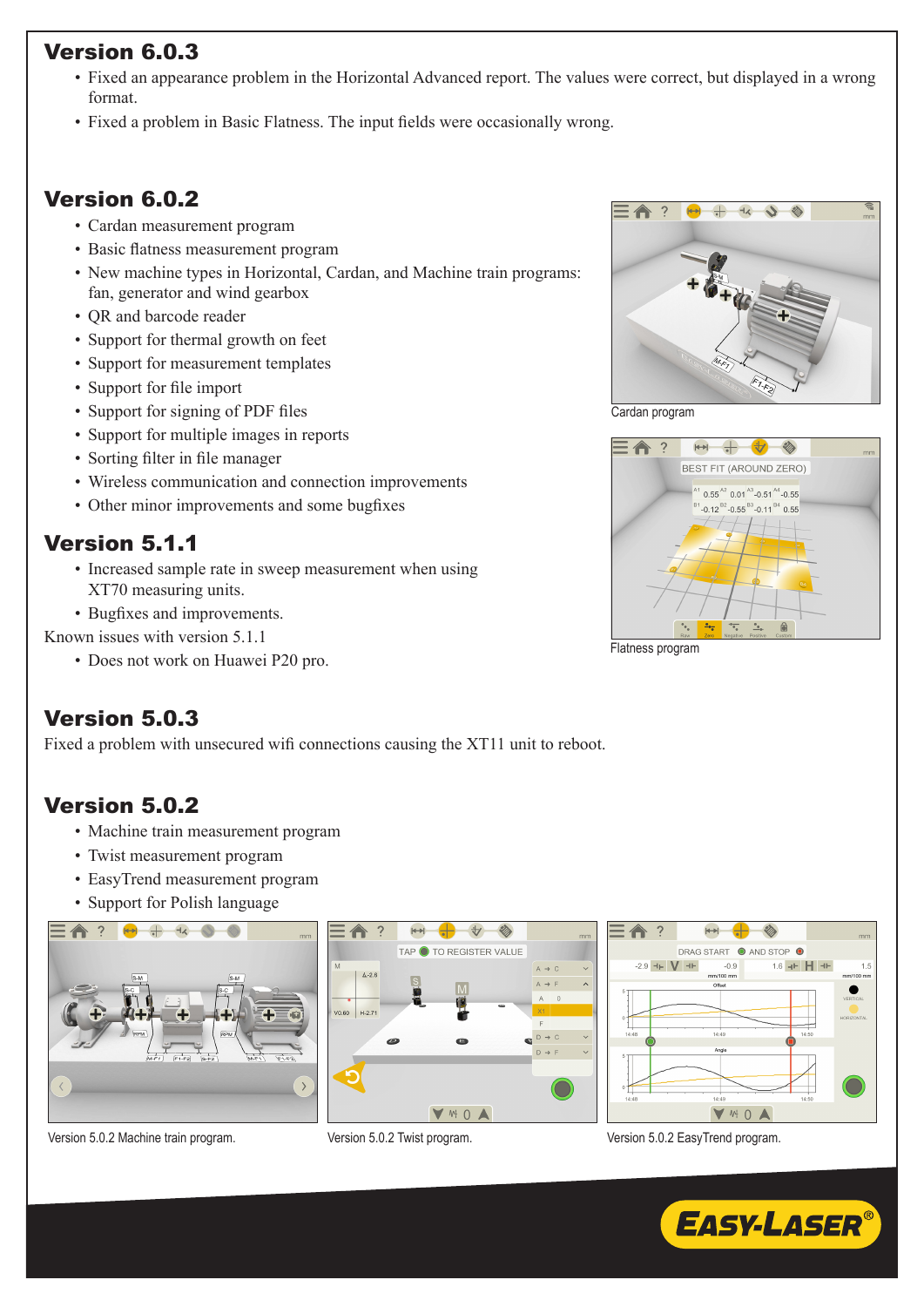### Version 4.1.2

- Measure Softfoot on both machines.
- Support for spacer shaft couplings.
- Support for ANSI/ASA S2.75-2017 tolerance tables.
- Support for machines with 2 or 3 feet pairs.
- Choose between different machine type images: pump, compressor (2, 4 and 6-throw), gearbox, generic machine, support bearing, gas turbine, electric motor and diesel motor.

### Version 4.0.3

- Fixed a problem with the settings menu that could cause an unstable system.
- Fixed a bug in shaft alignment reports (Gap was not presented in report)
- Fixed a tolerance bug in shaft alignment programs.
- Fixed a bug in Values that could cause problem when resuming an ongoing measurement.

### Version 4.0.1

- Support for XT50 measuring units.
- Vibration program.
- Improved file handler (copy/share/delete multiple files, improved performance).
- Softfoot graphics in default and advanced reports.
- Comments in Values program always visible.
- Custom subjects in email.
- "Clear all" button in softfoot.

#### Version 3.0.2

- Vertical shaft alignment
- New languages: Italian and French

#### **Horizontal program**

- Locked feet
- Custom tolerances
- New Live mode (Live Wide)
- New report template with result tables

#### **Values program**

- Values reports
- Comments for each measuring point in Values

### Version 2.0.8

- Mirrored view in Belt program improved.
- Tolerance settings updated.
- Updated adjustment view for mirrored machines.

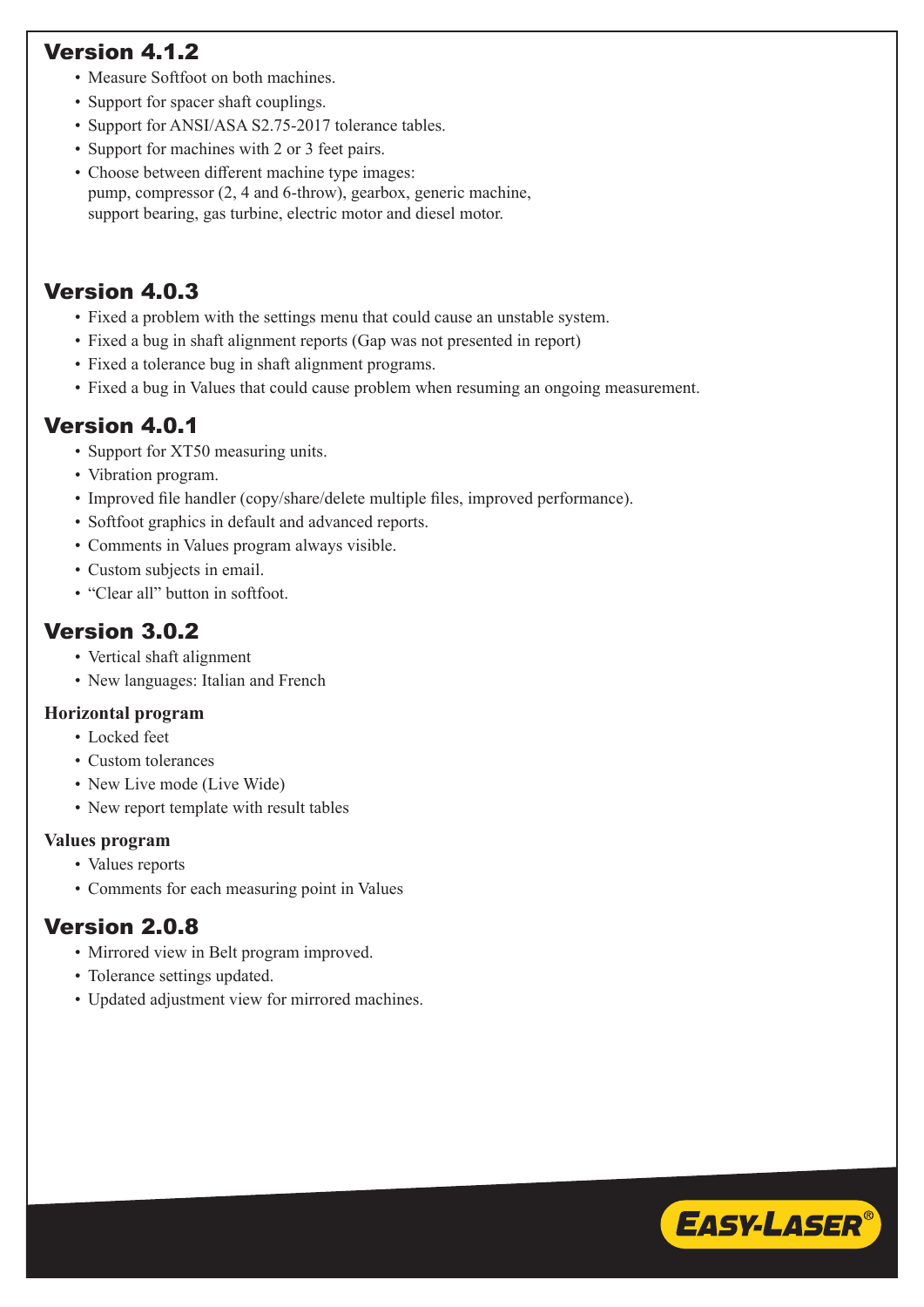### Version 2.0.6

#### **Continuous Sweep**

Added functionality when using the XT60 measuring units. Automatic recording of measurement values duing continuous sweeping of the shaft. Hundreds of points are registered.

#### **Multipoint**

Added functionality when using the XT60 measuring units.

#### **Belt program**

Program for alignment of Belt drives (hardware XT190 required).

#### **Values program**

Added functionality – automatic recording of values (set duration and interval).

#### **XT11 improvements**

WiFi communication

Share to e-mail added

### Version 1.1.3

#### **Support for 10 languages:**

English, German, Russian, Spanish, Portuguese, Swedish, Korean, Japanese, Chinese (Simp.) and Chinese (Trad.)

**Improved settings menu**

**Custom logotypes and user information in reports**

**Support for 0.001 mm / 0.1 mils resolution**

**Tables available in both measurement view and result view**

**Improved thermal camera software (XT11)**

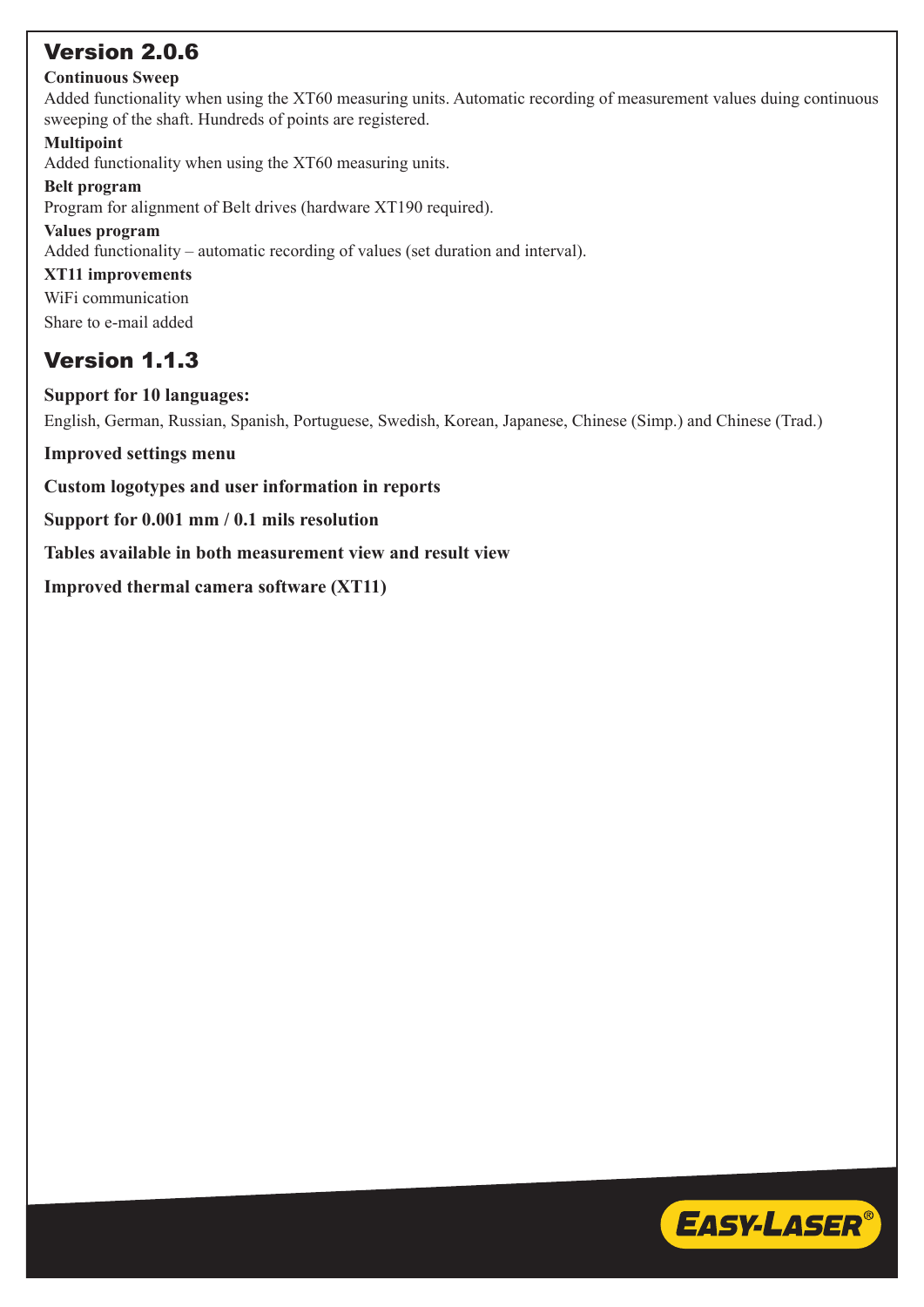#### **Installationsinstruktion**

1. Gå till www.easylaser.com > Support > Programvaror >Firmware-uppdateringar för avläsningsenhet XT11. Obs! Detta är en mycket stor fil. (ca 1.3 GB)

- 2. Ladda ner uppdateringsfilen och spara den på en USB.
- 3. Packa upp filerna till roten på USB minnet.
- 4. Starta Avläsningsenheten XT11.
- 5. Sätt i USB minnet i Avläsningsenheten.
- 6. På startvyn, tryck  $\bullet$  för att öppna Inställningar.
- 7. Tryck på  $\mathbf{\hat{i}}$  för att öppna Systeminformation. En ny fil bör nu vara synlig under UPPDATERINGAR.

Om XT11 inte startar om inom fem minuter, starta den manuellt.

#### **Installationsanweisungen**

1. Gehen Sie auf www.easylaser.com > Service > Software-Updates > Firmware-Update für Anzeigeeinheit XT11. Hinweis: Dies ist eine sehr große Datei! (ca. 1,3 GB)

- 2. Laden Sie das XT11- Firmware-Update herunter und speichern Sie es auf einem USB-Stick.
- 3. Entpacken Sie die Dateien in das Stammverzeichnis des USB-Sticks.
- 4. Starten Sie die XT11-Anzeigeeinheit.
- 5. Stecken Sie den USB-Stick in die Anzeigeeinheit.
- 6. Tippen Sie in der Startansicht auf  $\bullet$ , um die Einstellungen zu öffnen.
- 7. Tippen Sie dann auf  $\hat{i}$ , um die Systeminformationen zu öffnen. Eine neue Datei sollte jetzt unter UPDATE sichtbar sein.

Sollte die Anzeigeeinheit nach 5 Minuten nicht automatisch neu starten, starten Sie sie bitte manuell.

#### **Instrucciones de instalación**

 1. Vaya a www.easylaser.com > Soporte > Actualizaciones de software > Actualización del firmware de la unidad de visualización XT11. Nota: Este es un archivo muy grande! (aproximadamente 1.3 GB)

- 2. Descargue el archivo de actualización de firmware XT11 y guárdelo a un dispositivo de memoria USB.
- 3. Descomprima los archivos al nivel raíz del dispositivo de memoria USB.
- 4. Encienda la unidad de pantalla XT11.
- 5. Inserte el dispositivo de memoria USB en la unidad de pantalla.
- 6. En la pantalla de inicio, toque  $\bullet$  para abrir la pantalla de Configuración.

7. Toque *i* para abrir la pantalla de información del Sistema. Un nuevo archivo ahora debería ser visible bajo ACTUALIZACIÓN.

Si la unidad XT11 no se reinicia en cinco minutos, inícielo manualmente.